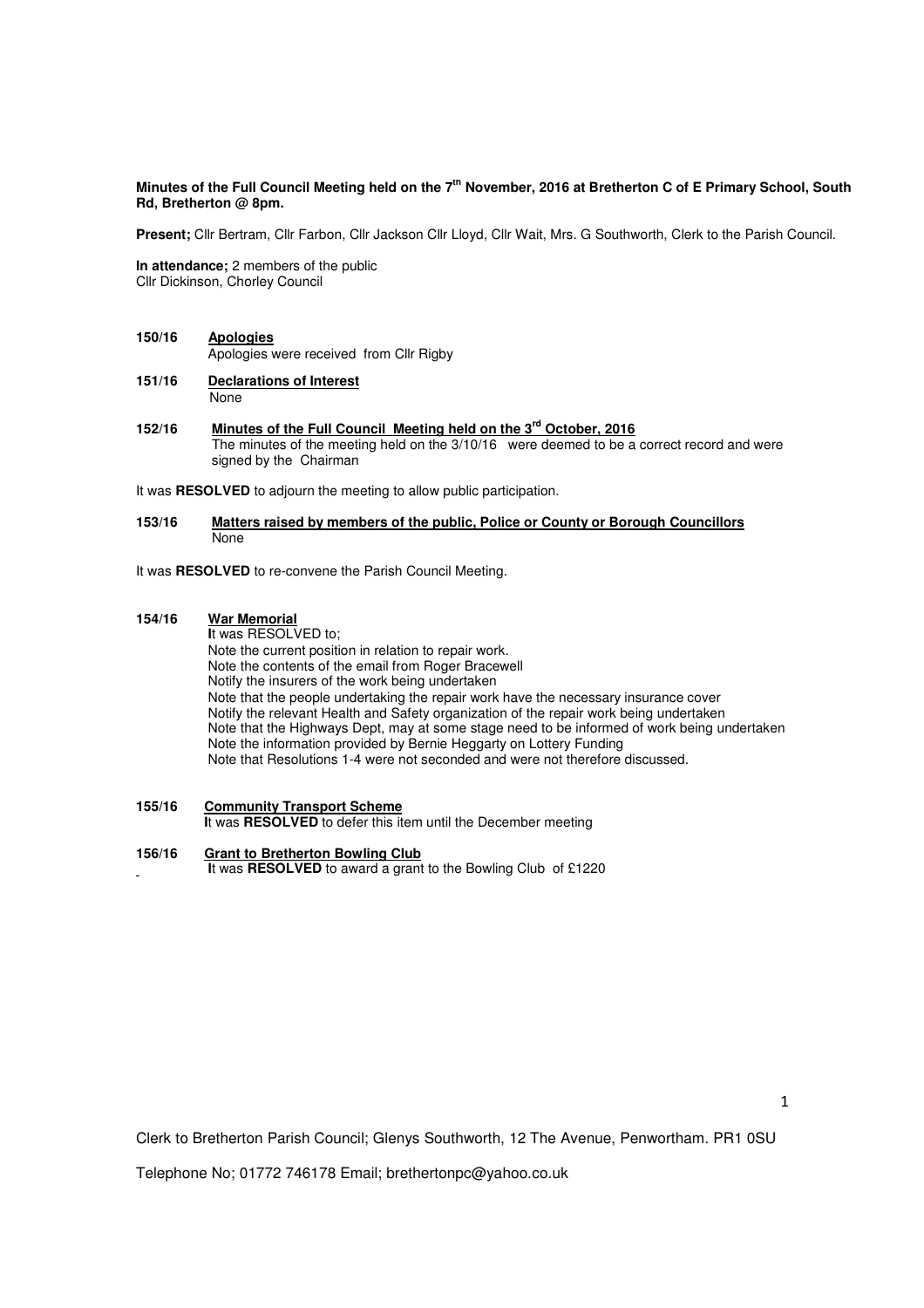### **157/16 Planning Applications:**

| <b>Ref</b>    | Location                                                              | <b>Details</b>                                                                                                                                                                                                                | <b>Decision</b>                                                    |
|---------------|-----------------------------------------------------------------------|-------------------------------------------------------------------------------------------------------------------------------------------------------------------------------------------------------------------------------|--------------------------------------------------------------------|
| 16/00967/TCON | Woodland Adjacent The<br>War Memorial South Road<br><b>Bretherton</b> | Proposal: To fell the following<br>trees: 1x Ash, 1x Cherry, 1x Holly<br>and Laurel (directly to the rear of<br>the war memorial). Approx. 6x<br>Cherry and 1x Ash (along the<br>roadside north of the war memorial<br>site). | It was <b>RESOLVED</b> to<br>support the application               |
| 16/00877/FUL  | Jumps Farm 147 South<br>Road Bretherton Leyland<br><b>PR26 9AJ</b>    | Demolition of existing storage<br>building and erection of single<br>storey detached dwelling                                                                                                                                 | It was <b>RESOLVED</b> to make<br>no comment                       |
| 16/00873/FUL  | Land Adjacent 6 South<br>View Bretherton                              | Retrospective consent for change<br>of use. Excavation to form a pond                                                                                                                                                         | On a majority vote it was<br><b>RESOLVED</b> to make no<br>comment |

#### **158/16 Finance 157.01/16 Payment**

 It was **RESOLVED** to pay the following invoices and grants The invoices having been inspected/authorized by *Cllr Lloyd and Cllr Jackson* 

| Cheque<br>No. | Recipient                      | <b>Description</b>            | <b>Amount</b><br>£ |
|---------------|--------------------------------|-------------------------------|--------------------|
| 1448          | Glenys Southworth              | September Salary              | 167-21             |
| 1449          | Glenys Southworth              | September Expenses            | 117.66             |
| 1450          | <b>Wignalls Landscapes</b>     | Work undertaken in September  | 312-80             |
| 1451          | <b>British Legion</b>          | Wreath                        | 26-00              |
| 1452          | <b>Rufford Printers</b>        | Printing of Autumn Newsletter | $90 - 00$          |
| 1453          | <b>Bretherton Bowling Club</b> | Grant (see item 156/16)       | 1220-00            |

# **158.02/16 Monitoring Statement**

It was **RESOLVED** that the monitoring statement for the period to the 31/10/16 be approved and the Chairman signed the statement on behalf of the Parish Council.

**159/16 Financial Settlement Technical Consultation**  It was **RESOLVED** to respond to the consultation

### **160/16 HGV Vehicles.**

It was **RESOLVED** to respond to the letter from County Councillor Fillis

**161/16 Xmas Newsletter** It was **RESOLVED** to agree the contents of the Newsletter. The Closing Date for items is the 23/11/16

# **162/16 Traffic Restrictions**

It was **RESOLVED** to supply two maps showing the placing of restrictions.

2

Clerk to Bretherton Parish Council; Glenys Southworth, 12 The Avenue, Penwortham. PR1 0SU

Telephone No; 01772 746178 Email; brethertonpc@yahoo.co.uk